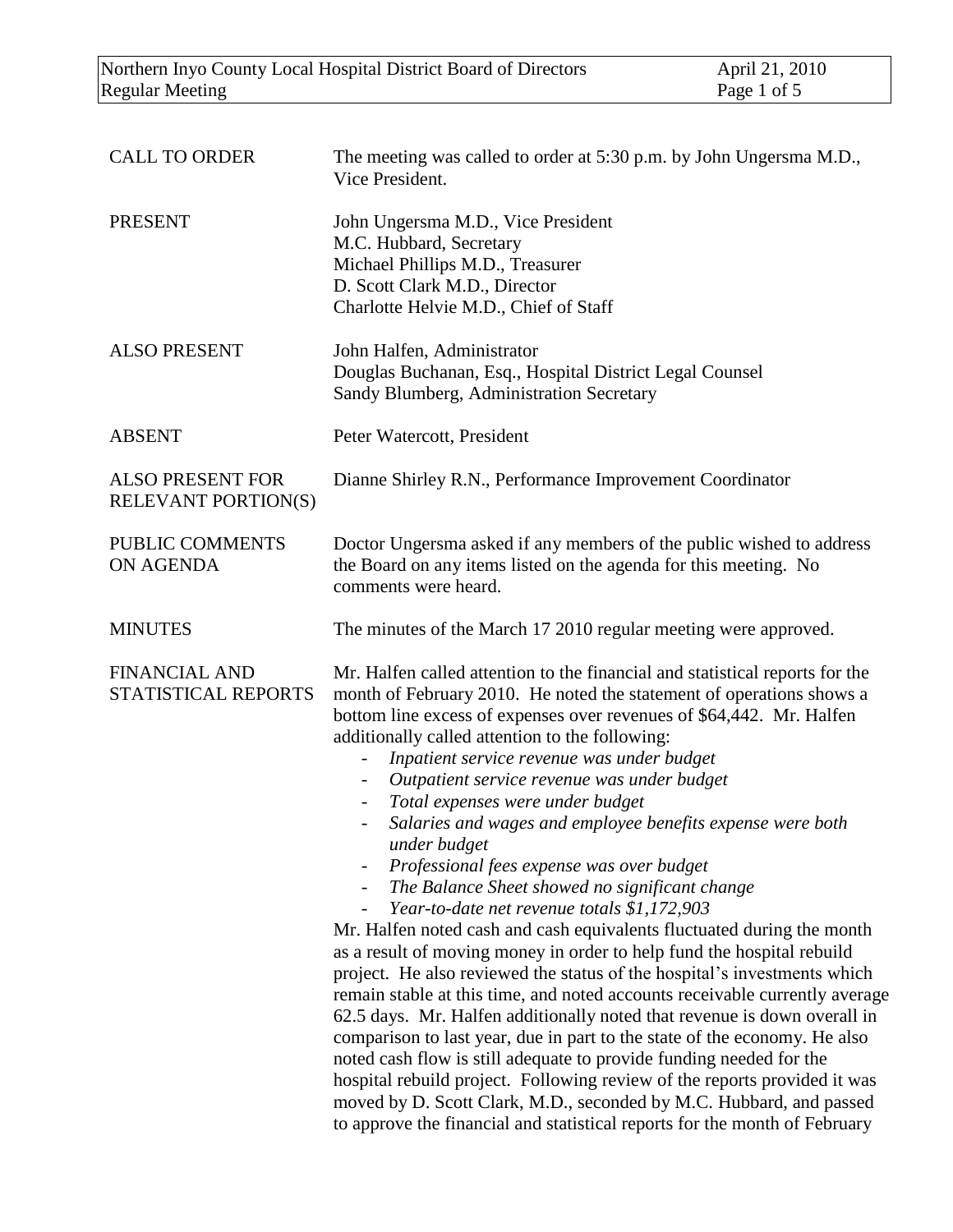Northern Inyo County Local Hospital District Board of Directors April 21, 2010<br>Regular Meeting Page 2 of 5 Regular Meeting

| <b>ADMINISTRATOR'S</b><br><b>REPORT</b>                           | as presented.                                                                                                                                                                                                                                                                                                                                                                                                                                                                                                                                                                                                                                                                       |
|-------------------------------------------------------------------|-------------------------------------------------------------------------------------------------------------------------------------------------------------------------------------------------------------------------------------------------------------------------------------------------------------------------------------------------------------------------------------------------------------------------------------------------------------------------------------------------------------------------------------------------------------------------------------------------------------------------------------------------------------------------------------|
| <b>BUILDING UPDATE</b>                                            | Turner Construction project manager John Hawes reported structural steel<br>work is progressing smoothly and Turner has been able to implement<br>Office of Statewide Healthcare Planning and Development (OSHPD)<br>changes with no disruption to the building project timeline. Workers will<br>begin spreading deck next Monday and work on the central plant will also<br>begin in the near future. Mr. Hawes also noted there will be a topping-out<br>celebration in the next couple of weeks when the final piece of structural<br>steel is set in place. Hospital employees, Board members, and the local<br>media will be invited to attend the event.                     |
| <b>SECURITY REPORT</b>                                            | Mr. Halfen called attention to the monthly Security report, which revealed<br>no significant security issues.                                                                                                                                                                                                                                                                                                                                                                                                                                                                                                                                                                       |
| <b>BONDS UPDATE</b>                                               | Mr. Halfen reported the revenue bond issue has been sold at a 4.2 to 6.75<br>percent interest rate, depending on the length of ownership. The bonds<br>were sold to a limited number of buyers, none of whom were local<br>investors.                                                                                                                                                                                                                                                                                                                                                                                                                                               |
| <b>JOINT COMMISSION</b><br><b>RESPONSE</b>                        | Leo Freis, Compliance Officer and Administrative Support Services<br>referred to results of the full survey by the Joint Commission that was<br>conducted on February 17 and 18 2010. The survey revealed no<br>significant deficiencies, and the Hospital was given 45 days to respond to<br>problems noted and make necessary corrections. Mr. Freis reported the<br>Hospital responded in a timely manner, and only a couple of life/safety<br>issues still require attention. Mr. Freis also noted the survey and results<br>were considered to be "routine", and as a result Northern Inyo Hospital<br>(NIH) will receive Joint Commission accreditation for three more years. |
| <b>INTERPRETER KUDOS</b>                                          | Mr. Halfen reported NIH's Language Services Director Jose Garcia has<br>been named Interpreter of the Year by the California Healthcare<br>Interpreter's Association (CHIA). The recognition is a significant honor<br>awarded by the largest Healthcare Interpreter network in the state, and Mr.<br>Halfen congratulated Mr. Garcia on receiving such well-deserved<br>recognition.                                                                                                                                                                                                                                                                                               |
| <b>GRANT WRITING &amp;</b><br><b>MARKETING</b><br><b>DIRECTOR</b> | Mr. Halfen introduced Angnette Aukee, the Hospital's new Grant Writing<br>and Marketing Director to the District Board of Directors. Ms. Aukee<br>was welcomed aboard by everyone present.                                                                                                                                                                                                                                                                                                                                                                                                                                                                                          |
| <b>KITCHEN INSPECTION</b>                                         | Mr. Halfen also reported the Hospital's Dietary Department recently<br>underwent yet another unannounced inspection, and once again it passed<br>the inspection with flying colors.                                                                                                                                                                                                                                                                                                                                                                                                                                                                                                 |
| <b>CHIEF OF STAFF</b><br><b>REPORT</b>                            | Chief of Staff Charlotte Helvie, M.D. reported following careful review                                                                                                                                                                                                                                                                                                                                                                                                                                                                                                                                                                                                             |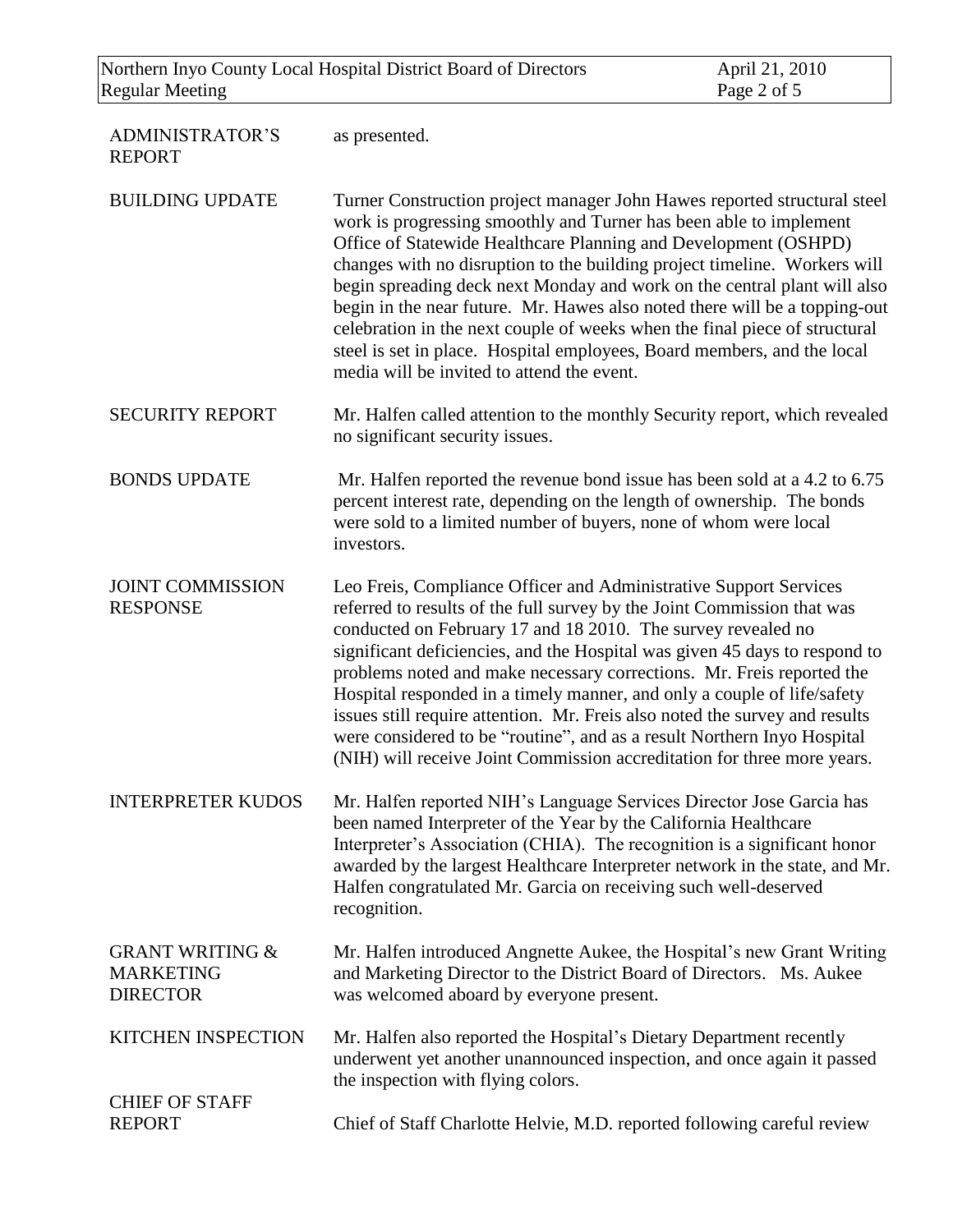| <b>Regular Meeting</b>                                           | Northern Inyo County Local Hospital District Board of Directors                                                                                                                                                                                                                                                                                                                                                                                                                                                                                                                                                                                                                                                                                                     | April 21, 2010<br>Page 3 of 5 |
|------------------------------------------------------------------|---------------------------------------------------------------------------------------------------------------------------------------------------------------------------------------------------------------------------------------------------------------------------------------------------------------------------------------------------------------------------------------------------------------------------------------------------------------------------------------------------------------------------------------------------------------------------------------------------------------------------------------------------------------------------------------------------------------------------------------------------------------------|-------------------------------|
| <b>CREDENTIALING</b>                                             | and consideration the Medical Staff Executive Committee recommends<br>approval of the appointment of Tahoe Carson Radiologist David N.<br>Landis M.D. to the NIH Provisional Consulting Medical Staff with<br>requested privileges. It was moved by Doctor Clark, seconded by Ms.<br>Hubbard, and passed to approve the appointment of Doctor Landis to the<br>NIH Provisional Consulting Medical Staff as requested.                                                                                                                                                                                                                                                                                                                                               |                               |
| POLICIES AND<br><b>PROCEEDURES</b>                               | Doctor Helvie also reported the Medical Staff and appropriate committees<br>recommend approval of the following hospital wide policies and<br>procedures:<br><b>Warfarin Monitoring Protocol</b><br>1.<br>2. Warfarin Dosing<br>3. High Alert Medications: Preparation, Dispensing, Storage,<br>Administration<br>Pharmacy Director Jillene Freis R.Ph. stated that the Warfarin Monitoring<br>Protocol policy and the High Alert Medications policy have gone back to<br>the Medical Services Committee for additional review, therefore the<br>Warfarin Dosing policy is the only policy ready for approval at this time.<br>It was moved by Michael Phillips, M.D., seconded by Ms. Hubbard, and<br>passed to approve the Warfarin Dosing policy as recommended. |                               |
| <b>INYO COUNTY</b><br><b>CONFLICT OF</b><br><b>INTEREST CODE</b> | District Legal Counsel Douglas Buchanan reported the Districts' Conflict<br>of Interest Code has been reviewed and is ready for final approval and<br>submission to the County of Inyo. Following review of the updated Code<br>it was moved by Ms. Hubbard, seconded by Doctor Clark, and passed to<br>approve the Northern Inyo County Local Hospital District Conflict of<br>Interest of Code as presented.                                                                                                                                                                                                                                                                                                                                                      |                               |
| <b>DISTRICT BYLAWS</b>                                           | Mr. Halfen referred to the revised Northern Inyo County District Bylaws<br>which were presented for final review. It was noted a change may still be<br>made to the section of the bylaws addressing cancellation of a regular<br>meeting; however such a change may be made any time in the future after<br>the subject has been fully researched by District Legal Counsel. It was<br>moved by Ms. Hubbard, seconded by Doctor Clark, and passed to approve<br>the revised Northern Inyo County Local Hospital District Bylaws as<br>presented.                                                                                                                                                                                                                   |                               |
| VSM & NIH<br><b>AGREEMENT</b>                                    | Mr. Halfen called attention to a proposed agreement between VSM<br>Medical Group and Northern Inyo Hospital which would facilitate Lara<br>Jeanine Arndal, M.D. being employed by VMS in order to work as an<br>employee at the NIH Women's and Family Clinic. Dr. Arndal plans to<br>sign an employment agreement with VMS, then the Hospital will contract<br>with VMS for her services. After review of the proposed agreement it<br>was moved by Doctor Phillips, seconded by Ms. Hubbard, and passed to<br>approve the agreement between Northern Inyo Hospital and VMS<br>Medical Group as presented.                                                                                                                                                         |                               |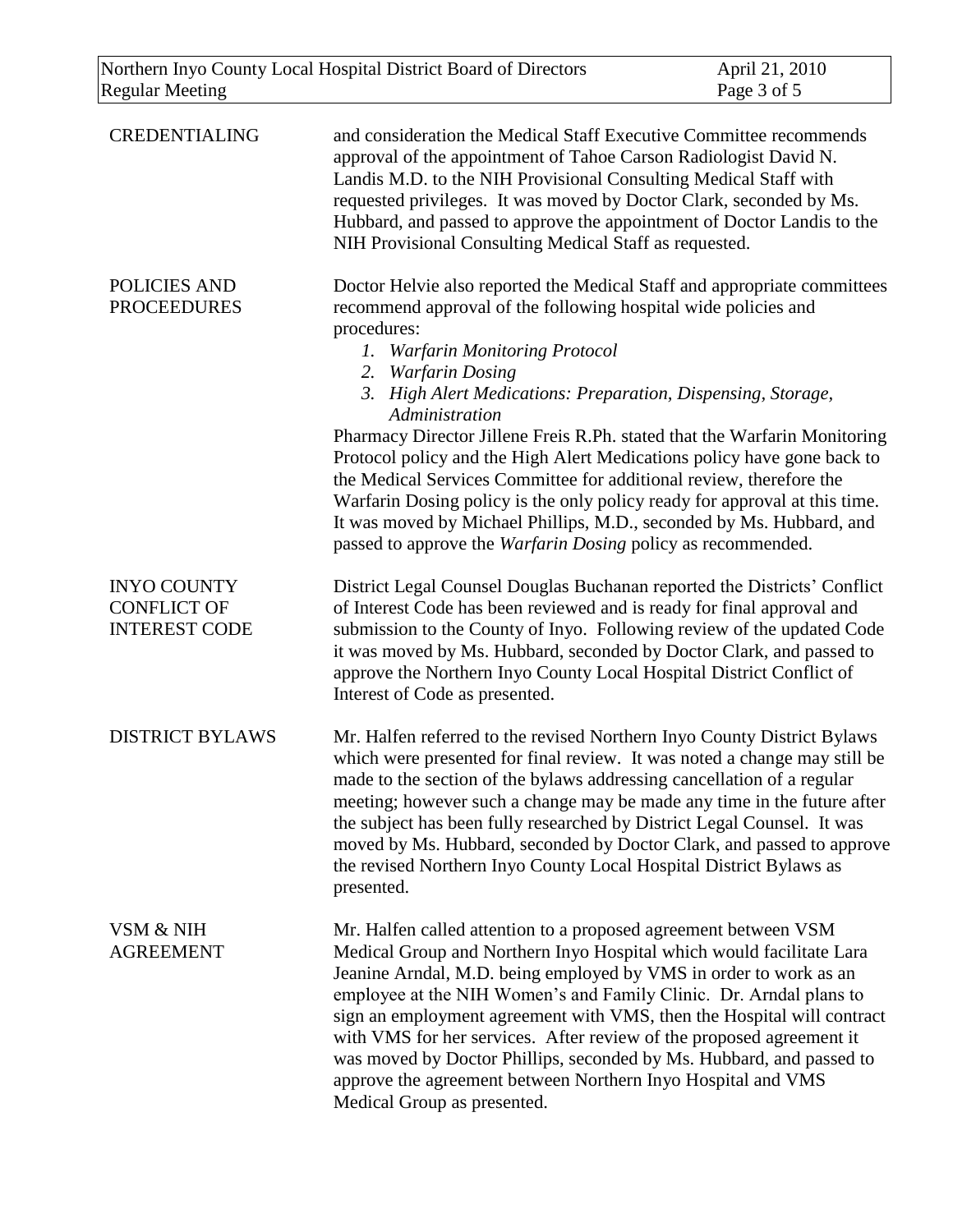| PMA OFFICE LEASE                                               | Mr. Halfen also called attention to a proposed agreement to lease office<br>space located at 152 Pioneer Lane, Suite C from Nickoline Hathaway<br>M.D. and Asao Kamei, M.D The lease would allow NIH to have office<br>space available in the event that a new physician is successfully recruited<br>to this area. Following review of the proposed agreement it was moved<br>by Doctor Phillips, seconded by Ms. Hubbard, and passed to approve the<br>proposed office lease with Doctors Kamei and Hathaway as presented.                                                                                                                                                                                                                                                                                                                                                                                                                                         |
|----------------------------------------------------------------|----------------------------------------------------------------------------------------------------------------------------------------------------------------------------------------------------------------------------------------------------------------------------------------------------------------------------------------------------------------------------------------------------------------------------------------------------------------------------------------------------------------------------------------------------------------------------------------------------------------------------------------------------------------------------------------------------------------------------------------------------------------------------------------------------------------------------------------------------------------------------------------------------------------------------------------------------------------------|
| <b>BIRCH STREET</b><br><b>IMPROVEMENTS</b>                     | NIH Property Manager Scott Hooker called attention to cost estimates for<br>clean-up and improvements needed for the District's newly acquired<br>property at 2957 Birch Street, Bishop California. The proposed work<br>would facilitate bringing safety and security at the location up to standard,<br>and would improve aesthetics of the property for the benefit of the<br>neighborhood. Mr. Hooker reviewed the suggested improvements and<br>following brief discussion it was moved by Doctor Clark, seconded by<br>Ms. Hubbard, and passed to approve the Birch Street improvements as<br>requested, for an approximate total cost of \$118,000.                                                                                                                                                                                                                                                                                                           |
| <b>IT WIRING OF</b><br><b>SURGERY AND</b><br>PEDIATRIC CLINICS | Information Technology Department Manager Adam Taylor called<br>attention to a proposed data wiring project for the Pioneer Medical<br>Associates (PMA) building located at 152 Pioneer Lane, for a total cost of<br>\$34,624. The project would expand the electronic infra-structure of the<br>building and connect the medical offices to the internet and to hospital<br>applications. Mr. Taylor noted this is not a budgeted item; however the<br>hospital now owns over 50 percent interest in the building and it has been<br>determined the wiring improvements are prudent as well as in the best<br>interest of the tenants and other owners of the building. It was moved by<br>Ms. Hubbard, seconded by Doctor Phillips, and passed to approve the data<br>wiring project for the PMA building as presented.                                                                                                                                            |
| <b>CONSTRUCTION</b><br><b>CHANGE ORDERS</b>                    | Kathy Sherry, Project Manager for Turner Construction Company called<br>attention to the following proposed change orders for Phase II of the<br>hospital rebuild project:<br>Change order #29; for miscellaneous structural clarification<br>1.<br>(\$4,882.00)<br>2. Change order #30; beam relocation to coordinate with plumbing<br>routing (\$5,835.00)<br>3. Change order #31; adjustment to structural bracing at gridline 8<br>$(\$22,582)$<br>4. Change order #32; additional cost related to differing site<br>conditions encountered (\$424,054.00)<br>5. Change order #33; cost savings returned to NIH by Turner<br>Construction (\$-313,479.00)<br>Ms. Sherry reviewed each correction needed and noted the overall<br>financial impact on the total project budget would be a net increase of<br>\$143,874. Mr. Halfen reviewed the cash flow status for the project and<br>stated at this time he does not anticipate he will have a problem funding |